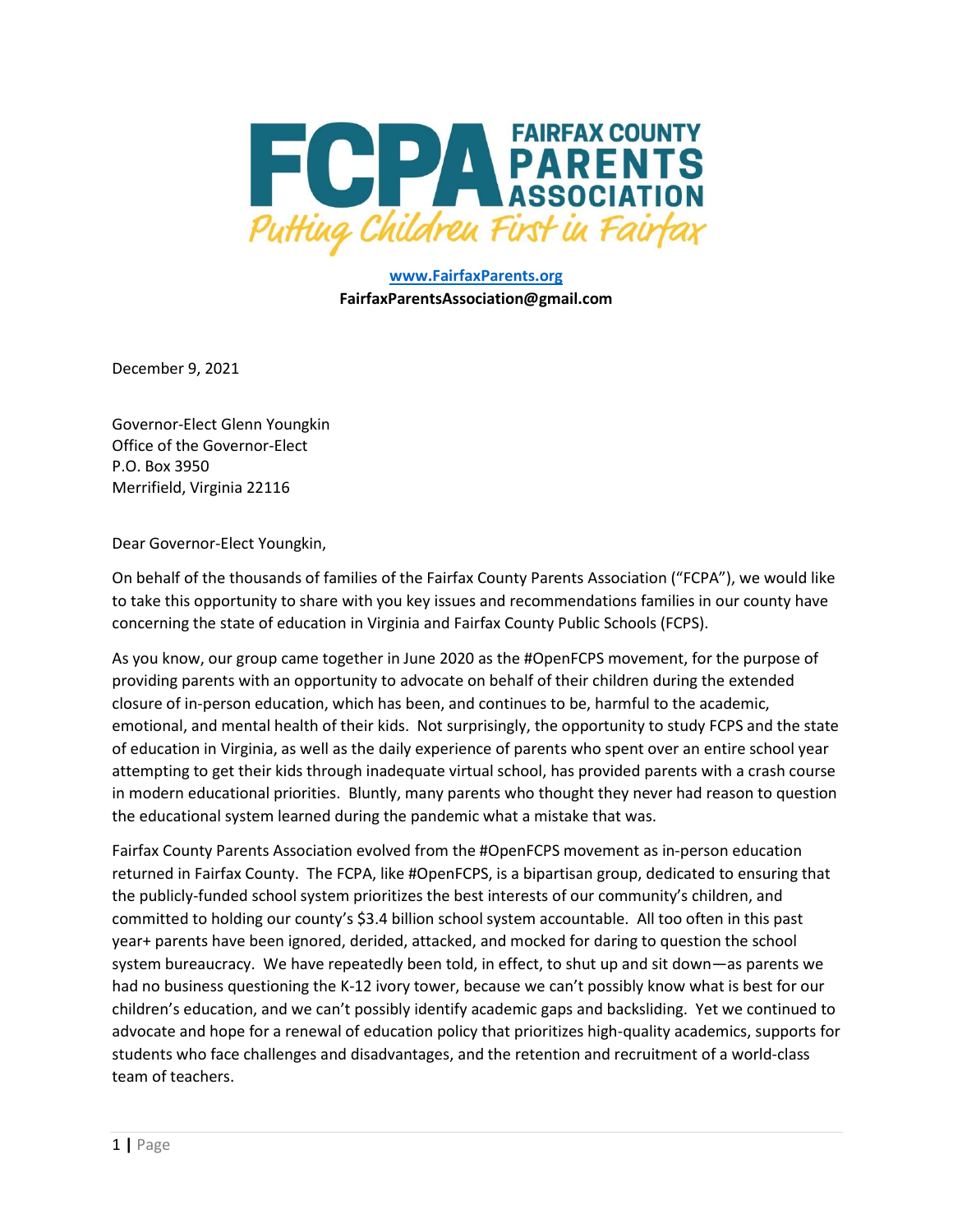We want to share with you some of the priorities parents in our group identify repeatedly as key to getting education on track in our area of Virginia:

- 1. **Stabilize the concept of in-person education for our children**. Parents in Fairfax County worked particularly hard to get [Senate Bill \(SB\) 1303](https://lis.virginia.gov/cgi-bin/legp604.exe?212+sum+SB1303) passed through the legislature and signed by Governor Northam. Our goal was to create a backstop against the momentum we were seeing at the time to push students into virtual school for yet another school year. Yet SB 1303 was only ever designed to cover the current 2021-2022 school year. Initially, we thought that surely it wouldn't be necessary beyond that. Yet all over the country, and in our own Commonwealth, we continue to see school systems dropping students in and out of virtual school, continuing to create significant educational disruption and additional and chaotic workloads for teachers. In Fairfax County, where our leadership has authorized the start of the collective bargaining process, we strongly believe that without some state-level legislation that permanently mandates school systems provide in-person education to students equivalent to the mandatory instructional hours each year, our community's children will constantly be pawns in a political war over "virtual" and meaningless "asynchronous" days, at the whim of bargaining entities. We strongly support legislative efforts to ensure that all Virginia school systems provide students inperson education in exchange for the significant funding received from the state.
- 2. **A measurable focus on high quality academic instruction and education**. A key concern of parents over the past year+ was the disappointing realization about how little prioritization Virginia and FCPS appear to commit to the pursuit of academic excellence. From the VMPI/VDOE effort to water down advance[d math pathways,](https://www.doe.virginia.gov/instruction/mathematics/vmpi/index.shtml) to the lowering of passing SOL scores (while the school system avoided culpability for student outcomes by getting a "free pass" on accreditation even as students struggled on their SOL exams thanks to decisions made by the school system), to attempts to eliminate advanced academic programs , it seems that the bureaucracy of the state and county has decided that some type of academic equity is only achieved if standards are constantly lowered. Over a decade ago, this type of bureaucratic thought was described as "the soft bigotry of low expectations." On this issue, parents in Fairfax County want to be very clear: we believe that our school system should prioritize providing additional supports and resources for disadvantaged or challenged kids in our community to ensure that all children have access to the tools they need to pursue advanced academics. In a world where competition in STEM fields will define the future success of our Commonwealth and nation, we cannot discourage children from academic excellence in their fields of strength. We strongly support efforts to identify a Virginia Secretary of Education who will work as part of your new administration to push for academic excellence, the development and implementation of highquality curricula and teaching methods for reading. In addition, we urge your administration and the new Secretary of Education and VDOE to work with school systems to ensure that advanced academic pathways remain available to all students—and that school systems prioritize providing academic instruction, supports, and resources to disadvantaged students so that these students have access to advanced academics and are not shut out because they and their families don't understand the bureaucratic process one must navigate to access these programs.
- 3. **Provide resources and demand accountability when it comes to addressing lost learning and emotional challenges of students**. FCPS continues to hold meeting after meeting, yet in almost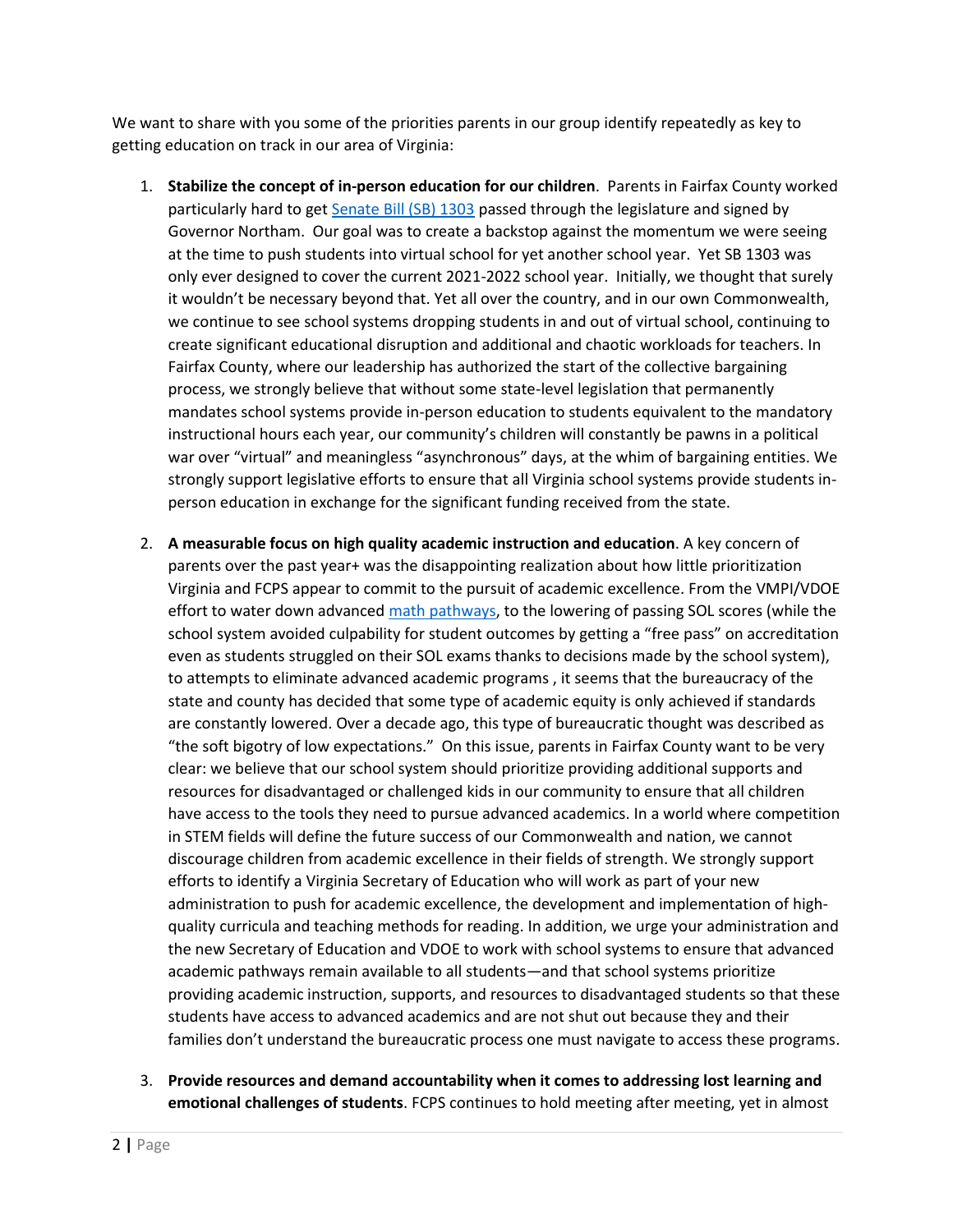none of them does an acknowledgement of what parents see as real lost learning and educational and emotional backsliding lead to any plan for addressing these challenges. Many students struggled through the mandated virtual schooling, and even students who previously were academically strong lost significant ground. Many students never before "on the radar" with school counselors now struggle mentally and emotionally in the aftermath of quarantine and virtual school. FCPS continues to struggle to identify what supports will be provided to students to address these significant, long-lasting concerns. Parents have repeatedly urged FCPS to use COVID funding dollars to establish tutoring programs/grants to get students support they need to catch up to students in school districts nationwide that operated in person throughout most of the pandemic. FCPS not having a plan because it's just too hard, or the system is just too large, is unacceptable. We urge the Commonwealth to hold school districts like FCPS accountable for providing a clear plan to address the academic and mental health needs coming from lost learning, and two+ harmfully disruptive school years.

- 4. **'Hold harmless' gives school systems an 'out'**. FCPS is the largest, and most well-funded school system in the Commonwealth of Virginia, with an annual budget currently around \$3.4 billion/year. During the past year+ thousands of FCPS parents have moved their children out of the system, largely as a result of a lack of faith in FCPS. Parents realized early on in their advocacy that FCPS, and school systems in general, do not view students or parents as constituents of the system. They view their funding sources as their constituents. As long as the funding flows unimpeded, the school system has no "skin in the game" to look at itself and make necessary changes to improve. FCPS continues to yearn for "hold harmless" funding—to convince the Commonwealth to fund it for students who no longer exist in the school system. It is the perfect example of what frustrates parents. As parents of children in the public school system, we strongly support providing robust funding for the system, but when school systems get paid with taxpayer dollars for students they no longer have, it encourages them to wallow in their status quo, never recognizing the ramifications of the decisions they make, and never forcing them to adapt and improve. We object to any effort to financially "hold harmless" school systems who have lost students. Many parents consciously voted with their feet by moving their children into other academic arrangements directly as a result of the decisions made by FCPS. Using taxpayer dollars to negate that 'vote' by parents is a mistake that we hope does not continue to be made.
- 5. **Ensure that funds and systems designated for the support of military children are being used appropriately**. In particular, the Commonwealth needs to ensure local school district accountability for the four types of Federal Impact Aid Schools are receiving for military children. These funds are meant to ensure supports for military children so that they can meet state benchmarks because of the challenges of their highly transient lifestyles. However, all too often, funds are diverted to other uses and military families do not see any benefit or supports offered for their kids. Additionally, military children continue to struggle to transfer in and out of Virginia schools due to conflicting and cumbersome regulatory issues. High School military children struggle to graduate on time because credits from classes/courses outside of the state often do not transfer into local Virginia high schools or allow them to graduate and get access to college in Virginia schools. This disconnect impacting our military children cannot be allowed to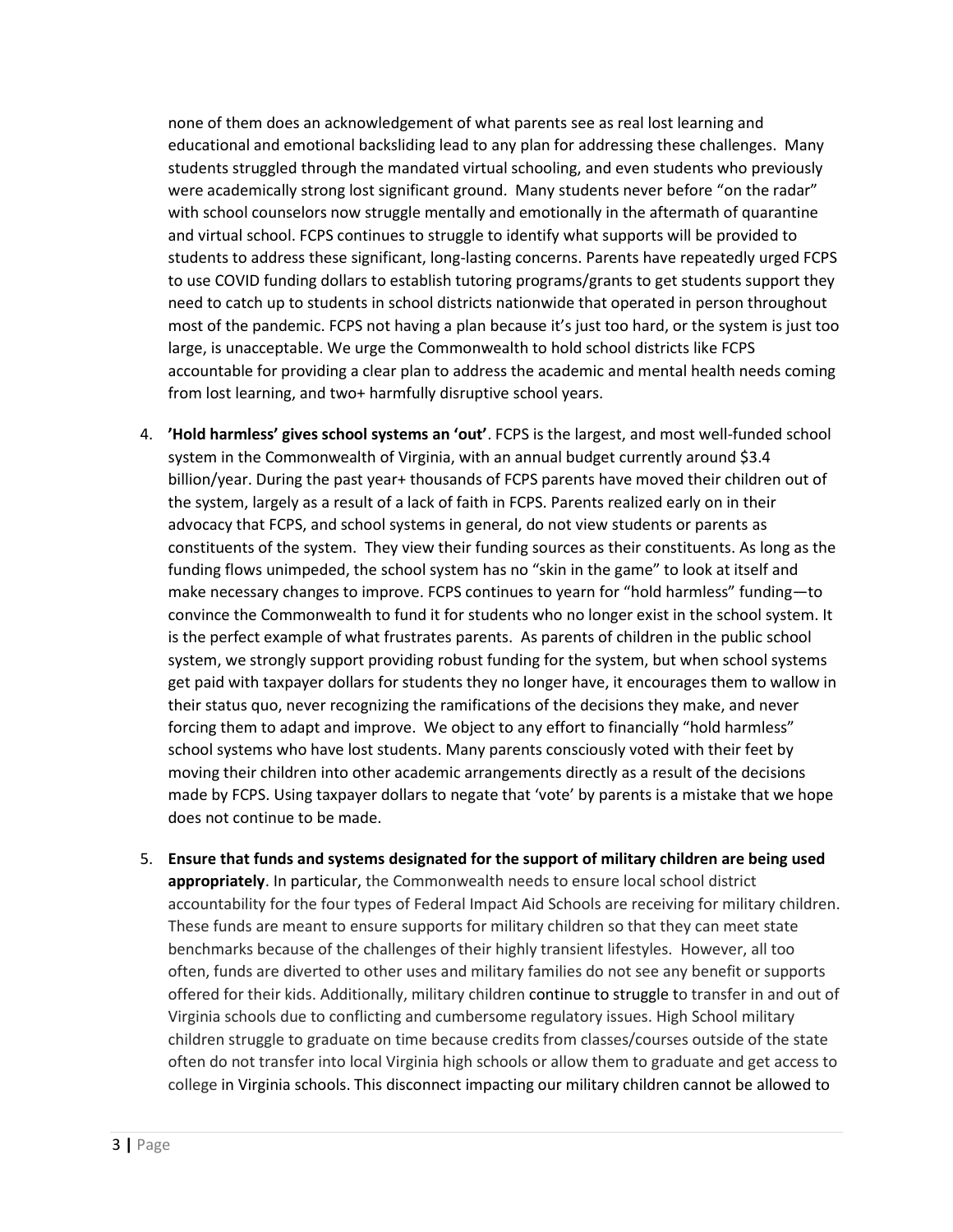continue. We strongly support the appointment of a strong VDOE MIC3 Commissioner who will be willing to work to engage with local school boards to ensure that these issues are addressed.

- 6. **Staggering school board terms of office and elections**. Virginia law requires that school board terms of office match the terms of office of their governing bodies. In the case of Fairfax County, this means that all twelve members of the FCPS School Board are elected every four years. This immediately became an issue in 2020 when parents attempted to advocate for their children. They were frequently brushed off by school board members who, because they were all elected in November 2019, had zero incentive to be responsive to their constituencies. To quote one FCPS school board member commenting on Twitter in mid-2020 while mocking parents advocating for their kids, "I hope [they] know [they] will have to carry that anger all the way to the end of 2023." In a nation where we are accustomed to commonsense checks and balances, the lack of staggered terms on a twelve-member school board encourages board members feel no pressure to show accountability to the electorate unless they are up against their election date. We strongly support changing the law in Virginia to allow for staggered terms for school board members, to ensure that in any future crisis at least a few school board members would have standard electoral pressure to be responsive to constituents and voters. While our group does not focus on the broader governing of Fairfax County via our Board of Supervisors, we would also support staggering the terms of the Board of Supervisors, so as not to disadvantage school board members attempting to run for election/re-election in on-cycle vs. off-cycle elections.
- 7. **Common sense off-ramps for COVID-19**. Since June 2020, parents have repeatedly made the point that COVID-19 is not going away. We all have to learn how to live in a world where COVID-19 exists, and where children attend school in-person with limited disruption. FCPS has repeatedly shown consistent paralysis when it comes to handling COVID-19 protocols inside the school system. While vaccination rates are high in the county, and inside our school system especially at the high school level—FCPS has repeatedly been incapable of identifying off-ramps for protocols such as masking. Students and teachers continue to be treated like social pariahs, even while fully vaccinated, while the rest of society in Virginia moves along in a much more normal way. With extremely low COVID-19 rates in schools—something not unexpected given the over a year's worth of world-wide and national data on schools—high vaccination rates among older students and teachers, and now full access to vaccination for younger students, we urge the Commonwealth to identify the metrics that will move school COVID-19 protocols like masking to optional. We have to stop treating children like they are nothing more than disease vectors. We need to recognize the other problems and challenges created by protocols like masking, and making children eat lunch outside in the winter cold and start identifying the offramps.
- 8. **Budgeting that reflects priorities and ensuring financial accountability**. Parents in every modern generation of America have trusted schoolteachers to be key influencers and academic supporters of their children's future. We believe Virginia and Fairfax County should be home to world-class, dedicated teachers, and that the Commonwealth budget should reflect support for salary increases for teachers. At the same time, FCPS as an entity continues to see its budget increase exponentially, even as student enrollment stagnates or falls. Recent information made